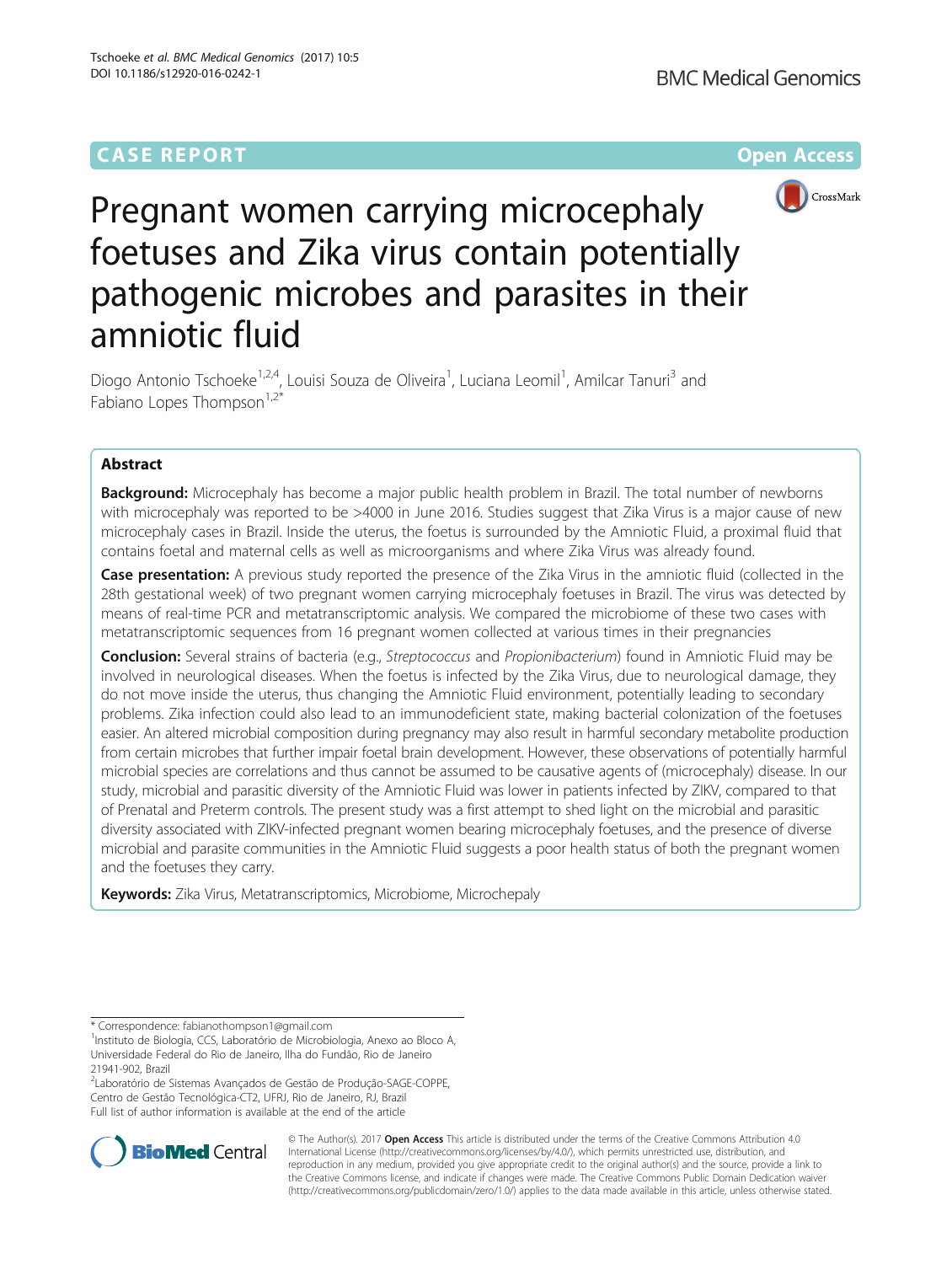## Background

Microcephaly has become a major public health problem in Brazil. The total number of newborns with microcephaly was reported to be >4000 in June 2016. Several etiologic agents have been associated with microcephaly including genetic disorders (e.g., autosomal recessive microcephaly, Aicardi–Goutières syndrome, chromosomal trisomy, Rett syndrome, and X-chromosomal microcephaly), maternal malnutrition, drug and chemical intoxication (e.g., alcohol, cocaine, antiepileptic drugs, lead/ mercury intoxication and radiation) and transplacental infections by viruses or bacteria [\[1](#page-4-0)]. Recently, a study showed that Zika Virus (ZIKV) induces cell death in human neural stem cells and thus impairs the formation of neurospheres in culture. This finding suggests that ZIKV is a major cause of new microcephaly cases in Brazil [[2](#page-4-0)]. Inside the uterus, the foetus is surrounded by the Amniotic Fluid (AF), a proximal fluid that contains foetal and maternal cells as well as microorganisms [\[3](#page-4-0)–[8](#page-4-0)]. The most common bacterial species found in the AF of women who undergo preterm labour with intact membranes are Ureaplasma urealyticum, Fusobacterium sp., and Mycoplasma hominis [\[5](#page-4-0)]. DiGiulio [[6\]](#page-4-0) also reported that Sneathia, Bacteroides, Prevotella, Streptococcus, Leptotrichia, Peptostreptococcus, Escherichia, Gardnerella, Bacillus, Bergeyella, Citrobacter, Delftia, Lactobacillus, Neisseria, Clostridiales and Staphylococcus were identified in the AF of women in preterm labour.

#### Case presentation

A recent study has reported the presence of the Zika Virus in the amniotic fluid (collected in the 28th gestational week) of two pregnant women carrying microcephaly foetuses in Brazil [\[9](#page-4-0)]. The virus was detected by means of real-time PCR and metatranscriptomic analysis. The aim of the present study was to analyse the microbial (prokaryotic and eukaryotic) and parasitic diversity in the AF of these two cases (patients 1 and 2). Additionally, we compared these two cases with metatranscriptomic sequences from 16 pregnant women collected at various times in their pregnancies (four Prenatal samples [18–24 weeks], six late Preterm samples [34–36] weeks, and six Term samples [39–40 weeks]) [[8](#page-4-0)].

The Illumina sequences obtained from these two cases [[9\]](#page-4-0) and the 16 metatranscriptomes used as controls [\[8](#page-4-0)] were pre-processed using Prinseq software to remove reads smaller than 35 bp and sequences with quality scores lower than Phred 20. The PEAR program (Paired-End read mergeR) [\[10\]](#page-4-0) was used to merge and extend the paired-end Illumina reads using the default parameters, with max-overlap = 400 bp. To remove Human sequences, the extended reads were analysed using the Deconseq program [[11\]](#page-4-0), against Human Genome

(Assembly version 37), with relaxed parameters (Identity and Coverage = 70%). The Non-human reads resulting from the previous step were analysed against the non-redundant GenBank Nucleotide Database (nt-db) (34,295,694 sequences), using BLASTn software (limited to the five best hits and e-value = 1e-5). The BLASTn results were processed using MEGAN 6 software, and the taxonomic assignment of the sequences was obtained using the Last Common Ancestor method with default parameters [\[12](#page-4-0)]. Sequences generated by Kamath-Rayne and colleagues were used as the three controls (I.E., Prenatal, Preterm and Term) [[8\]](#page-4-0). Control sequences were processed following the same protocol used for the previous sequences (Patients 1 and 2). The Shannon and Simpson indices were calculated using the Vegan package from R language, using genus counts. The statistical significance of the results was evaluated using multiple T tests with a significance level of alpha = 0.05. To test the hypothesis that the taxonomic composition of the AF was the same in the four sample types (two infected Zika patients, Prenatal, Preterm and Term), Permutational Multivariate Analysis of Variance (PERMANOVA) was performed using the "adonis" function of the Vegan package [\[13](#page-4-0)] (Bray-Curtis distances and 999 permutations). A nonmetric multidimensional scaling (NMDS) analysis of the tabulated data (genus abundance) was performed using the metaMDS function in the Vegan R package to determine if the samples would group together.

The Illumina sequencing of the AF from the two ZIKV patients resulted in 7,504,100 and 8,235,773 pair-end sequences. After pre-processing, sequence collapse, and removal of human sequences, the remaining 810,376 and 1,064,296 sequences were subjected to BLAST and MEGAN analyses. Fractions of these sequences were identified as Eukaryotes (157,075 and 253,852), Bacteria (19,074 and 24,826), and Viruses (611 and 2004), for patients 1 and 2, respectively. The most abundant eukaryotic group was the tapeworm Spirometra [3138 (1.99%) reads from patient 1 and 3018 (1.19%) reads from patient 2] (Fig. [1a](#page-2-0); Additional file [1:](#page-3-0) Table S1); these sequences were related to the sequences annotated and deposited by Bennett and colleagues [[14\]](#page-4-0). The tapeworm Spirometra is responsible for sparganosis and human brain lesions [[15\]](#page-4-0). Spirometra is acquired by the ingestion of raw or undercooked meat from snakes or frogs, untreated drinking water, or raw flesh in traditional poultices. Sequences related to other fungi and parasites (e.g., Onchocerca, Wuchereria, and Enterobius) were also found. Except for Onchocerca, which can cause blindness, none of these parasites appear to have neural tropism [[16](#page-4-0)].

Bacillus was the most common group in the AF of patient 1 [4993 (26.2%) reads] (Fig. [1b](#page-2-0)). The five most abundant groups found in both patients were Propionibacterium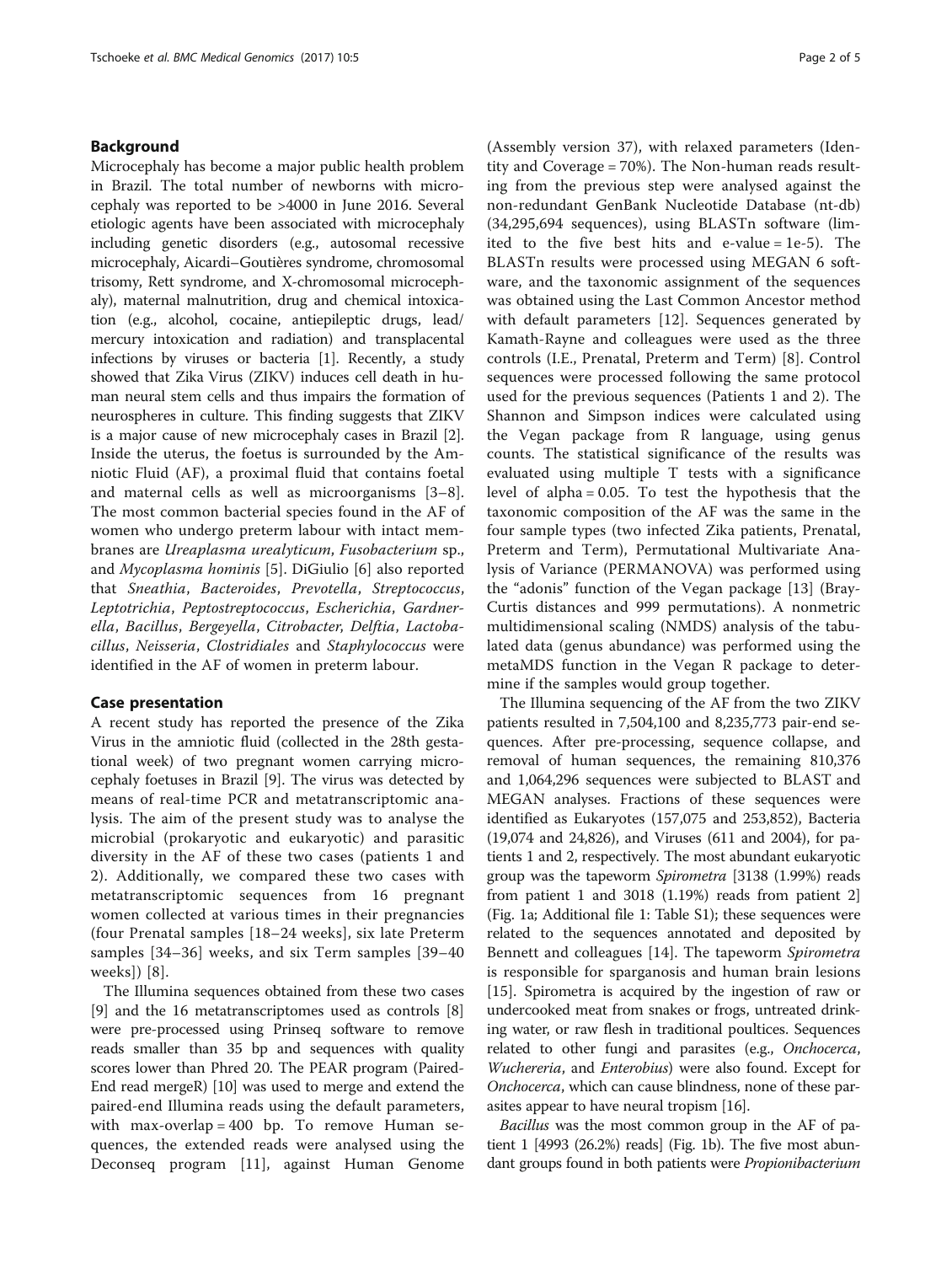<span id="page-2-0"></span>

patients 1 (light blue); 2 (dark blue) and Controls (red collors). The Shannon and Simpson index calculated for Bacteria and Eukariotic domains, using Vegan R package, are shown in a right upper box. Controls, mean (±Standard Deviation) obtained from AF samples of 16 pregnant women collected in different times ("Prenatal", "Late Preterm" and "Term") deposited and available in SRA NCBI section ([http://www.ncbi.nlm.nih.gov/](http://www.ncbi.nlm.nih.gov/bioproject/PRJNA281986) [bioproject/PRJNA281986](http://www.ncbi.nlm.nih.gov/bioproject/PRJNA281986)). The Shannon and Simpson index were calculated with "Vegan" package from R language, using genus counts. In total, 170,928 and 166,717 eukaryotic sequences showed no hits or were not taxonomically assigned by MEGAN in samples from the patients 1 and 2, respectively. Unidentified Bacterial sequences were the most abundant group found in both samples (3483 reads in the sample from patient 1 and 6538 reads in the sample from patient 2). Shannon and Simpson indexes, for Eukariotic species (Fig. 1a), showed that Controls were more diverse than the two Zika infected AF samples, altough only the comparissons between Zika patients and Term Control (considering Simpson index); and Zika patients and Preterm Control (considering Shannon index) were statistically significant (Additional file [2:](#page-3-0) Table S2). The PERMANOVA analysis showed a statistical diference in the Eukaryotic composition between the samples types (Additional file [3](#page-3-0): Table S3). Zika positive AF patients 1 and 2 were more diverse (Shannon index = 2.578 and 2.678; Simpson index = 0,91 and 0,90) than Prenatal and Preterm Controls samples (Shannon index = 2.44; Simpson index = 0.88 and Shannon index = 2.54; Simpson index = 0.9, respectivelly) (Fig. 1b). The Term samples were more diverse than Zika samples (Shannon index = 3.19; Simpson index = 0.94), however the difference were not statically significant in any comparisson (Additional file [2](#page-3-0): Table S2). The PERMANOVA showed a statistical diference in the Bacterial species composition between the type of the samples (Additional file [3](#page-3-0): Table S3), even as the NMDS analysis also showed that Zika patients clustering together, a part from the three controls groups (Additional file [4](#page-3-0): Figure S1)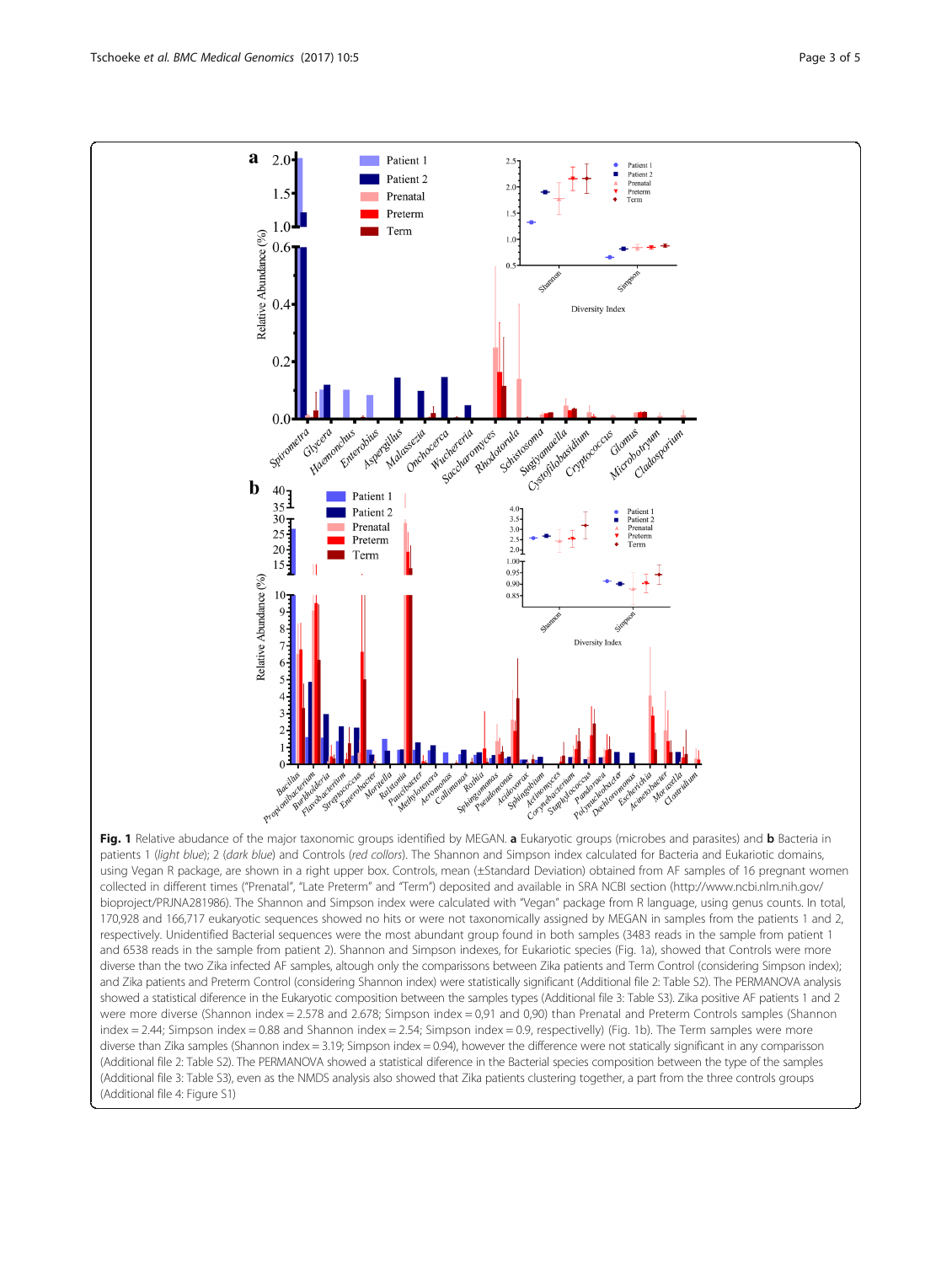<span id="page-3-0"></span>[286 (1.5%) and 1183 (4.8%) reads], Burkholderia [280 (1.47%) and 713 (2.87%) reads], Flavobacterium [244 (1.28%) and 533 (2.15%) reads], Streptococcus [78 (0.41%) and 515 (2.1%) reads], and Paucibacter [146 (0,77%) and 295 (1.19%) reads] (Fig. [1b](#page-2-0)). Enterobacteria phage phiX174 sequences were found in both patients [537 (87.9%) and 625 (31.19%) reads]. In contrast, Ralstonia was the most abundant genus in the Controls  $[=\sim 2700 \; (\approx 20\%)$  reads].

## Conclusions

Several strains of bacteria (e.g., Streptococcus and Propionibacterium) found in AF may be involved in neurological diseases. Amniotic fluid and the placenta contain different types of bacteria, particularly in pre-term birth cases [\[7](#page-4-0), [17\]](#page-4-0). A rich placental microbiome has been observed in normal-term pregnancies. This microbiome likely makes important metabolic and immune contributions to the growing foetus [[18](#page-4-0)]. Due to neurological damage, a foetus infected by the Zika Virus does not move inside the uterus, thus changing the AF environment, potentially leading to secondary problems. Zika infection could also lead to an immunodeficient state, making bacterial colonization of the foetuses easier. In prior studies, preterm infants with neonatal necrotizing enterocolitis showed lower microbial diversity compared to controls [\[19](#page-4-0)]. Similarly, disruption of the microbial community by diarrhoea from Clostridium difficile also resulted in a decrease in diversity in the faecal microbiome [[20\]](#page-4-0). However, previous studies comparing the bacterial diversity in patients with immuno-deficient syndrome (HIV) showed that there is an increase in bacterial diversity in HIV-positive patients compared to HIV-negative patients [[21](#page-4-0), [22\]](#page-4-0). In our study, microbial and parasitic diversity of the AF was lower ( $p < 0.05$ ) in patients infected by ZIKV, compared to that of Prenatal and Preterm controls (Additional file 2: Table S2; Additional file 3: Table S3). Propionibacterium was found in women with preterm premature rupture of membranes during pregnancy [[6\]](#page-4-0). This genus was the second most abundant in patients 1 and 2, suggesting an altered environment for foetal development. Moreover, the AF from the two ZIKV patients clustered apart from control samples in the present study (Additional file 4: Figure S1). An altered microbial composition during pregnancy may also result in harmful secondary metabolite production from certain microbes that further impair foetal brain development. However, these observations of potentially harmful microbial species are correlations and thus cannot be assumed to be causative agents of (microcephaly) disease. Differences in microbial diversity could be attributed to changes in the AF over the course of the pregnancy rather than to Zika infection. The present study was a first attempt to shed light on the microbial and parasitic diversity associated

with ZIKV-infected pregnant women bearing microcephaly foetuses. The presence of diverse microbial and parasite communities in the AF suggests a poor health status of both the pregnant women and the foetuses they carry.

## Additional files

[Additional file 1: Table S1.](dx.doi.org/10.1186/s12920-016-0242-1) Similarity count table of sequences classified as Spirometra. (XLSX 14 kb)

[Additional file 2: Table S2.](dx.doi.org/10.1186/s12920-016-0242-1) Multiple T Teste performed comparing the diversity index (Shannon and Simpson) between AF Zika samples and Controls Groups. (XLSX 11 kb)

[Additional file 3: Table S3.](dx.doi.org/10.1186/s12920-016-0242-1) Adonis (PERMANOVA) results of taxonomic composition of AF metatranscriptomics (XLSX 11 kb)

[Additional file 4: Figure S1.](dx.doi.org/10.1186/s12920-016-0242-1) Nonmetric multidimensional scaling of bacterial genus frequence of Zika AF and Controls Samples AF. There was a distinction between the samples (Zika versus Controls), indicating that there is a difference in genera composition between the samples. (TIF 425 kb)

#### Abbreviations

AF: Amniotic fluid; HIV: Imuno-deficient syndrome; ZIKV: Zika Virus

#### Acknowledgments

We would like to thank CNPQ, CAPES, and FAPERJ for support. We thank the comments of Renato Santana and Ana Bispo in previous versions of this paper.

#### Funding

These work was done using fundings from CNPq, CAPES, and FAPERJ.

#### Availability of data and materials

Data obtained in this study, from the two patients, is available at NCBI SRA Experiment accession: SRX1830267.

Control samples: "Prenatal 1, 2, 3 and 4", "Late Preterm 1, 2, 3, 4, 5 and 6" and "Term 1, 2, 3, 4, 5, and 6", were obtained from NCBI SRA section under Bioproject id:<http://www.ncbi.nlm.nih.gov/bioproject/PRJNA281986>

#### Authors' contributions

DAT Processed, analyzed the sequence data and write the manuscript; LSO carried out the sample sequences, participated in the sequence analysis and drafted the manuscript; LL; participated in the sequence analysis and drafted the manuscript; AT conceived of the study, and participated in its design and coordination; FT conceived of the study, and participated in its design and coordination, and draft the manuscript. All authors read and approved the final manuscript;

#### Competing interests

The authors declare that they have no competing interests. Non-financial competing interests.

#### Consent for publication

Written informed consent was obtained from the patient for publication of this Case report and any accompanying data. A copy of the written consent is available for review by the Editor of this journal.

#### Ethics approval and consent to participate

The study was approved by an ethical comission of the "Instituto de Pesquisa Professor Joaquim Amorim Neto" and the anminiotic fluid were collected following Brazilian health public recommendations. Written informed consent to participate was obtained from the patient.

#### Author details

<sup>1</sup>Instituto de Biologia, CCS, Laboratório de Microbiologia, Anexo ao Bloco A Universidade Federal do Rio de Janeiro, Ilha do Fundão, Rio de Janeiro 21941-902, Brazil. <sup>2</sup> Laboratório de Sistemas Avançados de Gestão de Produção-SAGE-COPPE, Centro de Gestão Tecnológica-CT2, UFRJ, Rio de